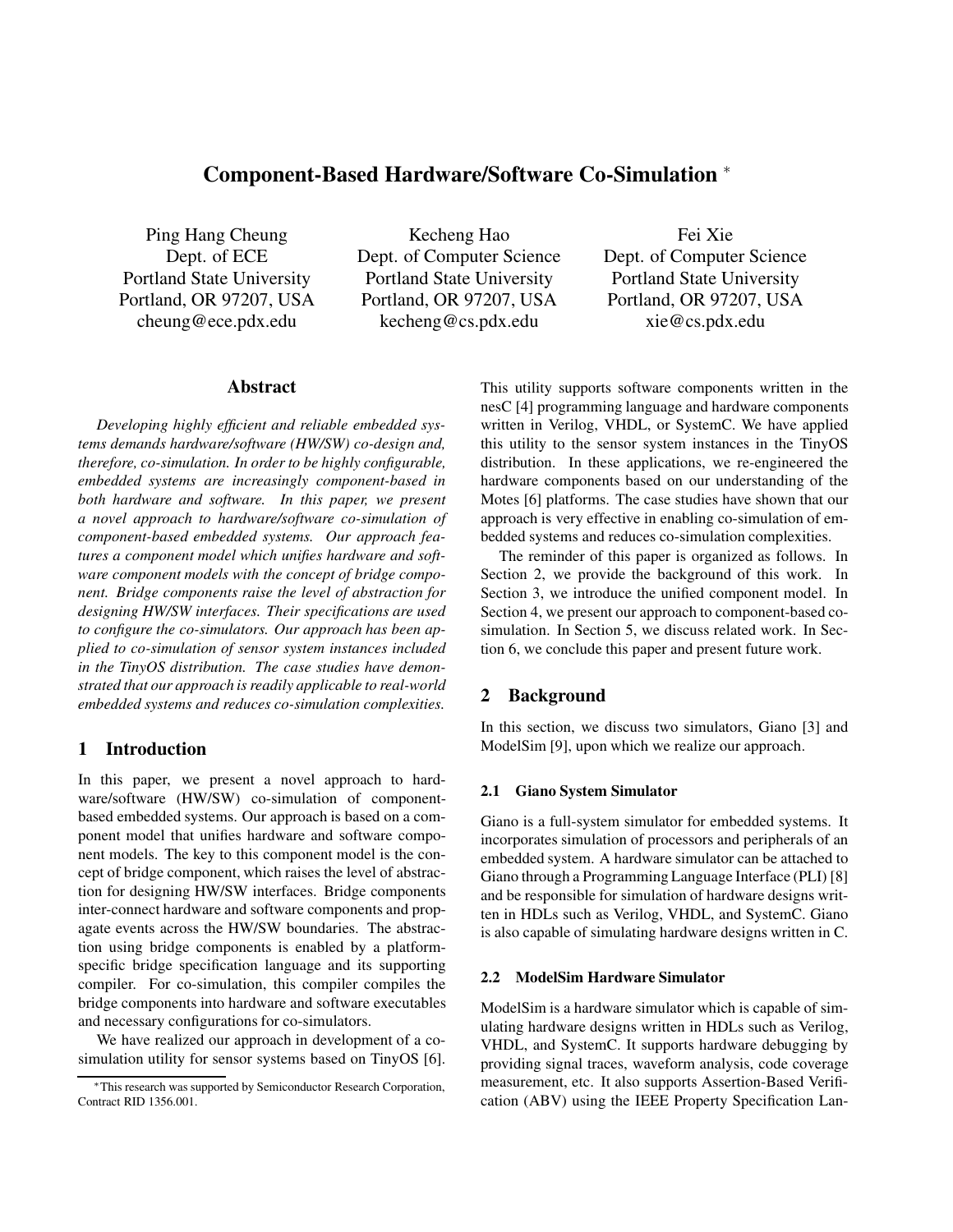guage (PSL) [7]. In addition, it supports communication with other software systems through PLIs.

# **3 Unified Component Model**

A key challenge in co-design and co-simulation is the HW/SW semantic gap. In the common co-design practice, the HW/SW interfaces are often designed at a low abstraction level in terms of variables, function calls, and signals. The semantic entities in the interfaces are scattered in hardware and software. This compromises the component-based structures of both hardware and software.

#### **3.1 Unified Component Representation**

We have developed a unified component model for hardware and software, which raises the level of abstraction for HW/SW interface specification via the concept of bridge component. Bridge components inter-connect hardware and software components and propagate events across HW/SW boundaries. Bridge components abstract an embedded system platform including its processor, memory, bus, and operating system and provide an abstract and concise way to specify HW/SW interfaces.

In our unified component model, a component has three elements: executable, interface, and properties. The executable is the implementation of the component. In the realization of the component model for sensor systems, for a software component, its executable is specified in nesC; for a hardware component, its executable is specified in a HDL such as Verilog and VHDL; for a bridge component, its executable is specified in a bridge specification language (See Section 3.2). The interface of a component defines the semantic constructs for interacting with other components. The interface of a software or hardware component is determined by its corresponding design/implementation language. For a bridge component, it has both a hardware interface and a software interface, for interacting with hardware and software. Properties are temporal assertions over the behaviors of the component. Evaluation of temporal assertions over the behaviors of an entire system requires verification (e.g., simulation) across HW/SW boundaries. (A system is also a composite component.) Evaluation of assertions is bounded by the software and hardware domains.

Figure 1 illustrates a sensor system structured following the unified component model. The software components are developed in nesC and their interfaces consist of commands and events, which are essentially C functions. Figure 2 illustrates the interfaces of the software components. The hardware components are developed in Verilog and their interfaces consist of signals. Figure 3 illustrates the interface specification of the hardware components. The output of the hardware sensor component contains a data path and an



**Figure 1. Sensor System Architecture**



### **Figure 2. Example Software Interfaces**

interrupt and the input is a set of control signals indirectly from the software components via the bridge component. (The designs/implementations of the hardware and software components are not shown due to space limitation.)

## **3.2 Bridge Components**

A bridge component is an intermediate component that inter-connects hardware and software components. It has dual interfaces, a hardware interface and a software interface, for instance, the bridge component shown in Figure 1. The hardware (or software, respectively) interface of this component contains the same signals (or functions) from the interfaces of the hardware (or software) components while reversing their input and output directions.

The executable of a bridge component is specified in a bridge specification language (BSL). BSL provides an abstract way for designers to specify hardware and software interactions through defining the mappings between hardware and software events. These mappings are automatically compiled or synthesized into software or hardware implementation for the final system implementation and used to configure the co-simulator automatically. BSL is platform-specific in that how the mappings are specified depends on the hardware and software design/implementation languages for an embedded system platform and the implementation of the mappings depends on the processor model, the bus model, the OS, etc. For a widely used platform, it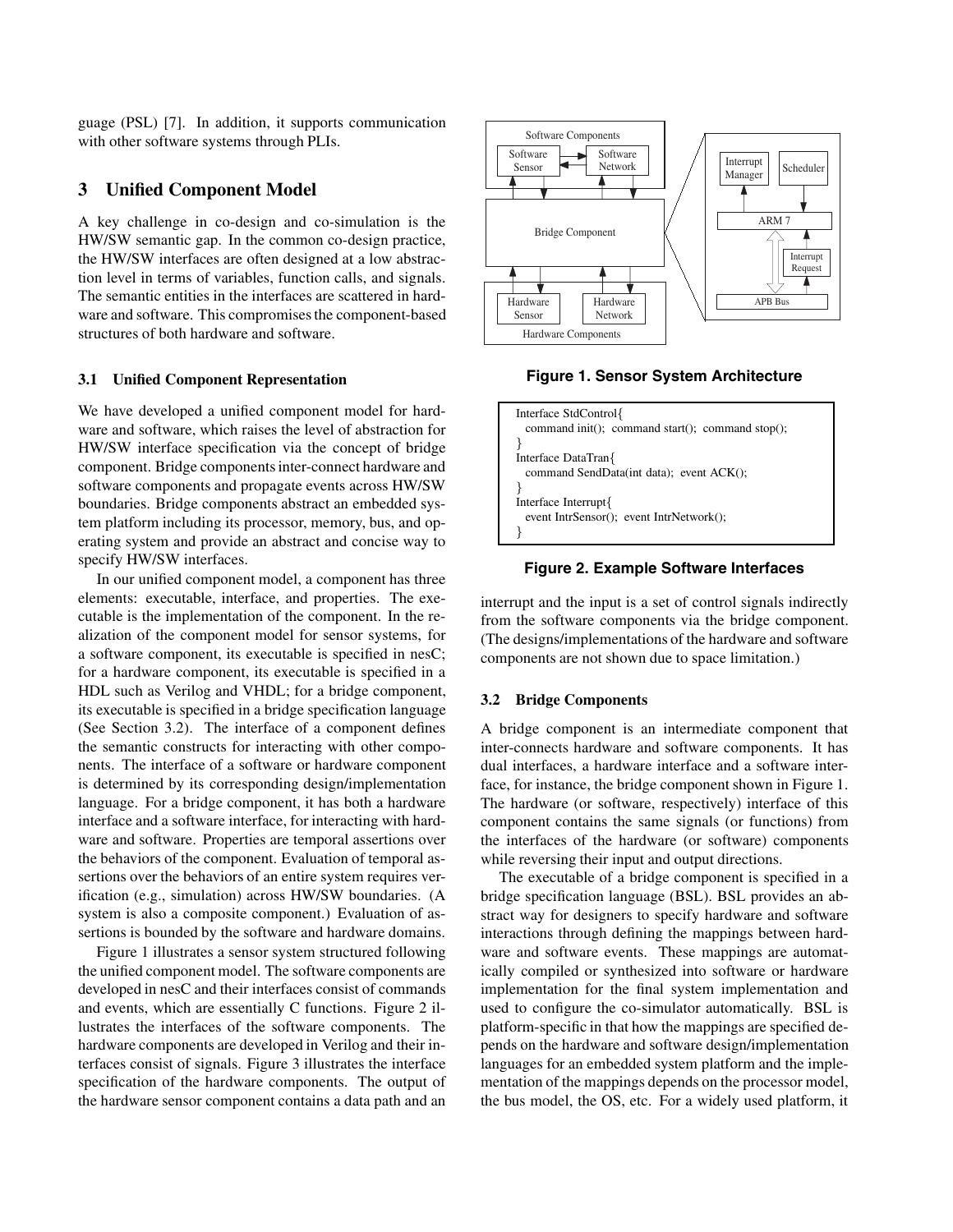| Sensor P1(         | Network P2(        |
|--------------------|--------------------|
| .PCLK(PCLK),       | .PCLK(PCLK),       |
| .PSEL(PSEL1),      | .PSEL(PSEL2),      |
| .PENABLE(PENABLE), | .PENABLE(PENABLE), |
| .PRESETn(PRESETn), | .PRESETn(PRESETn), |
| .PADDR(PADDR),     | .PADDR(PADDR),     |
| .PWRITE(PWRITE),   | .PWRITE(PWRITE),   |
| .PWDATA(PWDATA),   | .PWDATA(PWDATA),   |
| .PRDATA(PRDATA),   | PRDATA(PRDATA),    |
| INTR(INTR1)        | INTR(INTER2),      |
|                    | ):                 |

**Figure 3. Example Hardware Interfaces**

is justified to develop a BSL and its supporting compiler, in order to simplify system design and verification.

We have developed a BSL for the sensor system platform and its supporting compiler. Figure 4 shows example hardware/software event mappings specified in this BSL. The left operands are software functions where the right

Mapping{ SensorM.SensorData() ⇐ Sensor.PRDATA; NetworkM.Network() ⇒ Network.PWDATA; SensorM.IntrSensor() ← Sensor.INTR1; }

## **Figure 4. Example Mappings**

operands are the hardware signals. The operator  $\Leftarrow$  maps hardware signal *Sensor.PRDATA* to the software function *SensorM.SensorData()*. This operator assigns the data value from the right operand (HW) to the left operand (SW). The right operand *PRDATA* is an output of a 32-bit bitvector in the hardware *Sensor* module where the left operand *Sensor-Data()* is an input function in the software *SensorM* component whose return value is a unsigned 32-bit integer. The function *SensorData()* will return the value of *PRDATA* to its caller in the software domain. The operator  $\Rightarrow$  maps software function *NetworkM.Network()* to the hardware signal *Network.PWDATA*. The parameter of the function *Network()* will be written to the signal *PWDATA*. The  $\leftarrow$  operator is used to map a hardware interrupt to a software interrupt function. For instance, the hardware interrupt signal *Sensor.INTR1* is mapped to the interrupt function *SensorM.IntrSensor()* in Figure 4. The BSL compiler processes these mappings and generates configurations for Giano and ModelSim to configure the PLI for HW/SW interactions.

# **4 Component-Based Co-Simulation**

Our approach to component-based co-simulation has three major features: (1) platform-oriented co-simulator configuration; (2) simulator synchronization based on bridge components; (3) temporal assertion evaluation in co-simulation. We will elaborate on these features and illustrate them with a co-simulator for component-based sensor systems.

#### **4.1 Platform-Oriented Co-Simulator Configuration**

For different embedded system platforms, the ways how the co-simulators are configured differ. However, given a platform, there is much commonality in configuring the cosimulator for different systems based on this platform. The bridge components specified in BSL abstract the core platform components of an embedded system, such as its processor, bus, scheduler, and interrupt manager. Therefore, these components are invisible but configurable via BSL. This abstraction is only possible with compiler support, in particular, the platform-specific BSL compiler.

Figure 5 illustrates the architecture of a co-simulator for the sensor systems introduced in Section 3. The keys of



**Figure 5. Co-Simulation Architecture**

this architecture are the compilers for hardware, software, and bridge components. The BSL compiler generates the hardware platform components in Verilog such as the bus and the interrupt queue and the software platform components in nesC such as the interrupt manager, the scheduler, the main loop of the program, etc. Furthermore, the BSL compiler configures Giano and ModelSim with the platform components of an embedded system such as the processor. It is also responsible for establishing *mappings* between hardware signals and software functions/variables by generating hardware code in Verilog and software code in nesC. The HW/SW event mappings are also used to configure the PLI between Giano and ModelSim, which is used for HW/SW communication and synchronization. The software (or hardware, respectively) components including those generated by the BSL compiler are compiled into executables by the software (or hardware) compiler.

#### **4.2 Synchronization Based on Bridge Components**

The synchronization between hardware and software components is done through the PLI between Giano and Model-